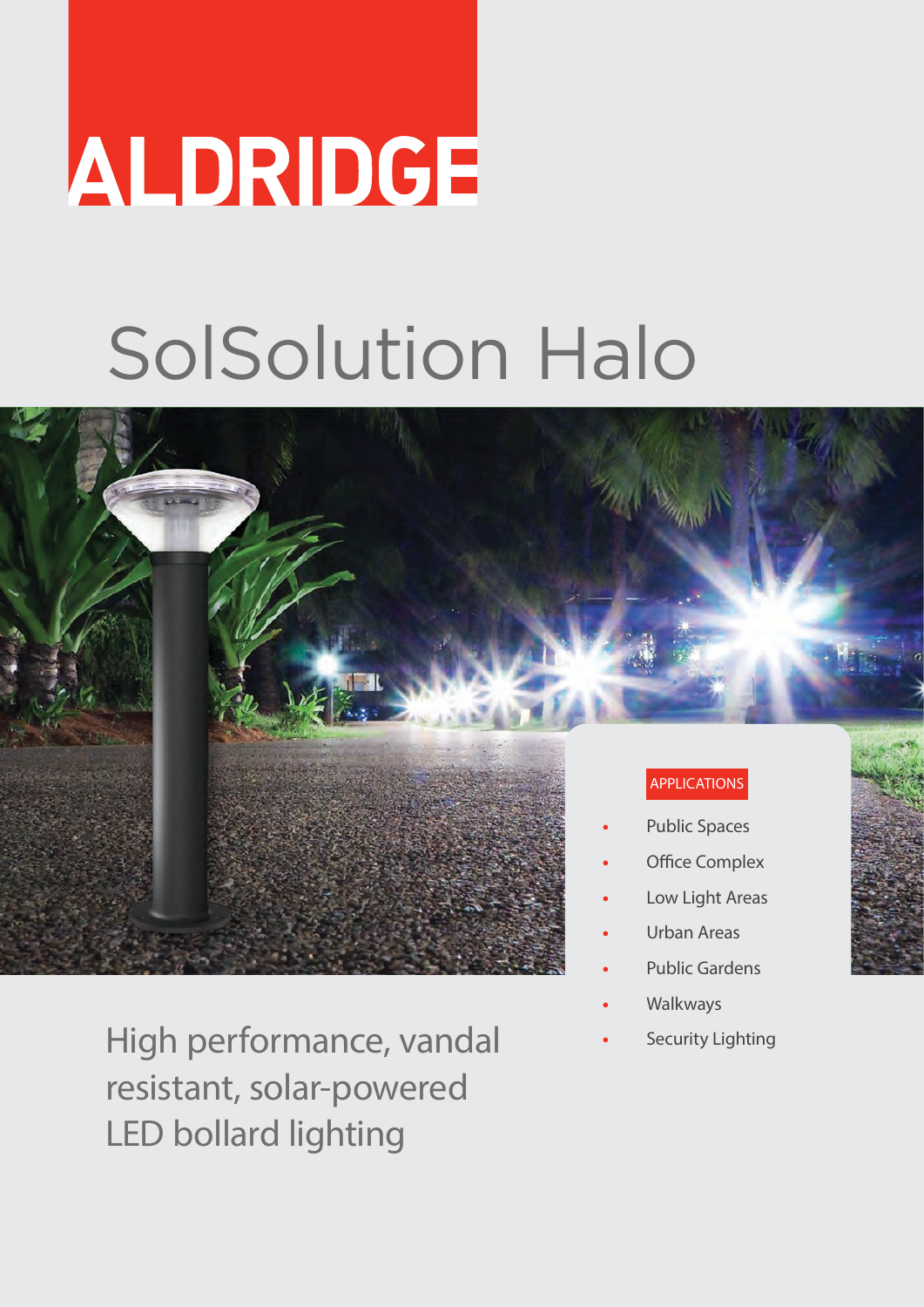### SolSolution Halo IK10**<sup>+</sup>**

The Aldridge SolSolution Halo vandal resistant to IK10**+** offers exceptional dusk to dawn lighting for urban locations or places where vandalism maybe a concern.

The premium product lamp housing is manufactured from moulded UV protected SLX Lexan. The marine grade aluminium bollard is powder coated and comes with tamper proof, stainless steel security fixings. The bollard is also available in 304/316 grade stainless steel.

Combined with the IK10**+** certification for impact resistance and IP68 submersible waterproof rating, the SolSolution Halo vandal resistant bollard is safeguarded from the environment and deliberate acts of vandalism or theft.

The bollard has an invisible 360° radar sensor to detect movement, increasing the lamp's output as you approach and dimming as you pass, ensuring maximum output is available only when required while still providing ambient light, extending the battery charge when full output is not necessary.



#### 6.3W Solar Panel

IP68 Submersible

UV stabilised Moulded SLX Lexan

Premium Directional LED Modules

Stainless Steel Tamper-proof Security Fixings

Anodised Marine Grade Aluminium pole. Custom Colours Available

Stainless Steel Tamper-proof Security Fixings

#### Dimensions



Reinforced baseplate

2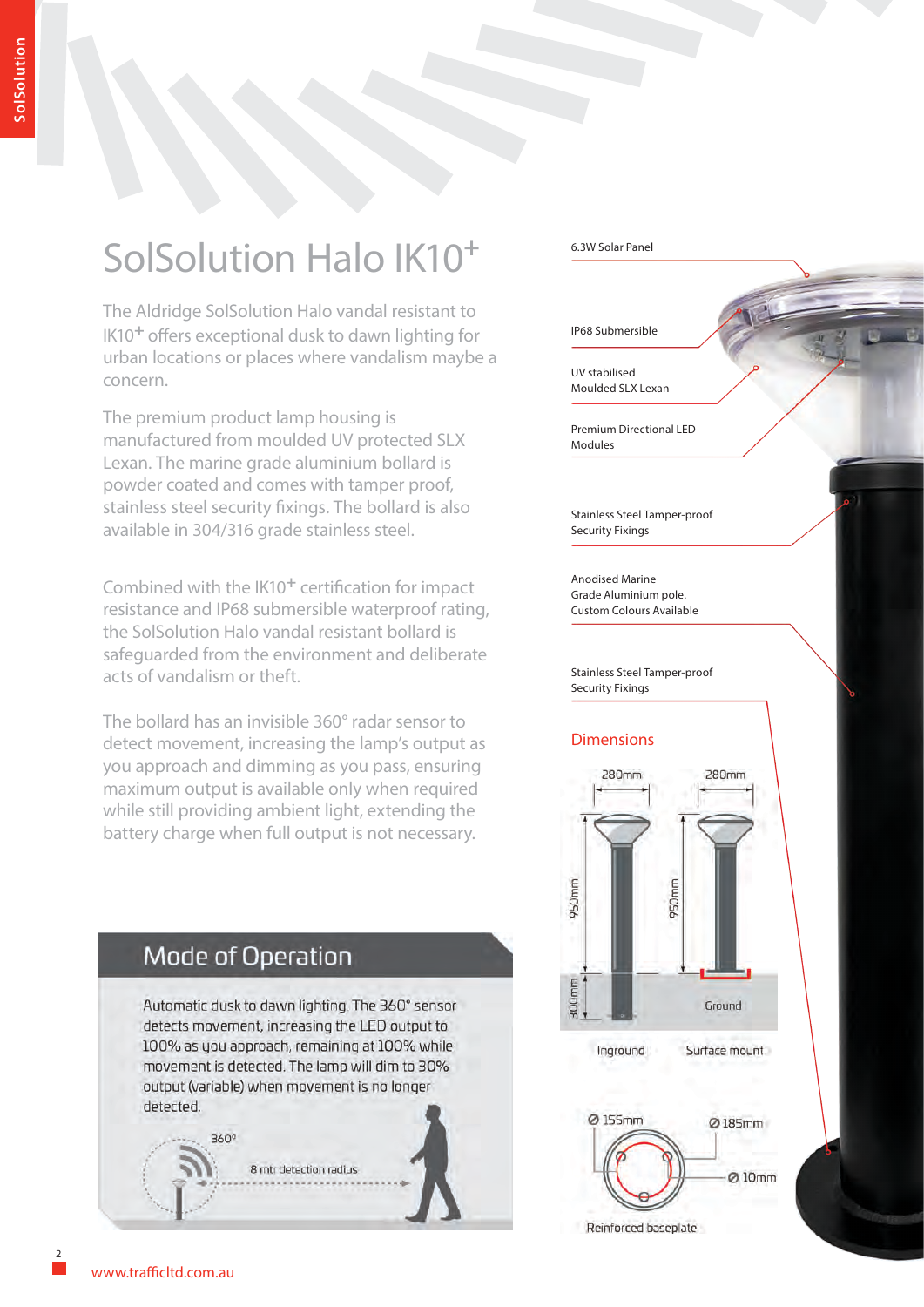#### Features

- **.** Superior theft and vandal resistant features IK10+ rated. 2.5 times the impact resistance of standard IK10 testing
- **.** Submersible flood rated (IP68, IPx6, IP6x)
- **.** Exceptional light output Dusk until dawn
- **.** Premium LiFeP04 battery
- **.** Microwave motion sensor
- **.** Anodised marine grade aluminum pole.
- **.** Optional 316/304 grade stainless steel pole
- **.** AS/NZS 1158.3.1-PP5 (P4) compliant
- **.** Unaffected by mains power outages
- **.** Stainless steel tamper proof fixings
- **.** Bolt down or inground poles
- **.** 5 year warranty for faulty workmanship or component failure not influenced by external means

#### Technical Data

| ш  | Body:                                      | Anodised marine grade aluminum  |
|----|--------------------------------------------|---------------------------------|
| ш  | Height:                                    | 950mm                           |
| ш  | Diameter:                                  | 155mm                           |
| ш  | Wattage:                                   | 6.3W                            |
| ш  | Finishing:                                 | Powder Coat (Black Standard)    |
| ш  | Fixing:                                    | Surface Mount                   |
| ш  | IP rating:                                 | <b>IP68</b>                     |
| ш  | IK rating:                                 | $IK10+$                         |
| ш  | Diffuser:                                  | Clear Polycarbonate             |
| ш  | <b>Solar Panel Wattage:</b>                | 6.3W                            |
| ш  | <b>LED Output:</b>                         | 5W                              |
| ш  | Lumen Output:                              | 560 lm                          |
| ш  | <b>Battery Type:</b>                       | LiFeP04                         |
| ш  | Battery Specifications: 12AH 3.2V (38.4Wh) |                                 |
| ш  | <b>Autonomy:</b>                           | $> 7$ nights                    |
| ш  | <b>Colour Temp:</b>                        | (CCT) 5000k                     |
| ш  | <b>Fixture Size:</b>                       | 280mm dia x 160mm               |
| ш  | <b>Light Source:</b>                       | Premium directional LED modules |
| ш  | Recharge:                                  | 5 hours                         |
| ш  | <b>Mounting Height:</b>                    | 950 <sub>mm</sub>               |
| ш  | <b>Mounting:</b>                           | Post, wall, or column           |
| m, | Finish:                                    | UV stabilised moulded SLX Lexan |
| ш  | <b>Warranty Period:</b>                    | 5 years                         |





**2.5 times the imapct resistance of standard IK10**

#### Benefits

- **.** Public Safety and security
- **.** Long lifetime and reliability
- **.** Minimal glare
- **.** Easy installation, surface mounted
- **.** Minimum installation Costs
- **.** Energy saving
- **.** Low maintenance

#### Product Specifications

| <b>PRODUCT CODE</b>  | <b>SolSolution</b> |
|----------------------|--------------------|
| Wattage (watts)      | 6.3                |
| <b>LED Output</b>    | 5W                 |
| Colour Temperature   | 5000K (CCT)        |
| Lumen Output         | 560 lm             |
| Beam Angle °         | $360^\circ$        |
| Recharge             | 5 hours            |
| Autonomy             | >7 nights          |
| <b>IP Protection</b> | <b>IP68</b>        |
| <b>IK Protection</b> | $IK10+$            |

3